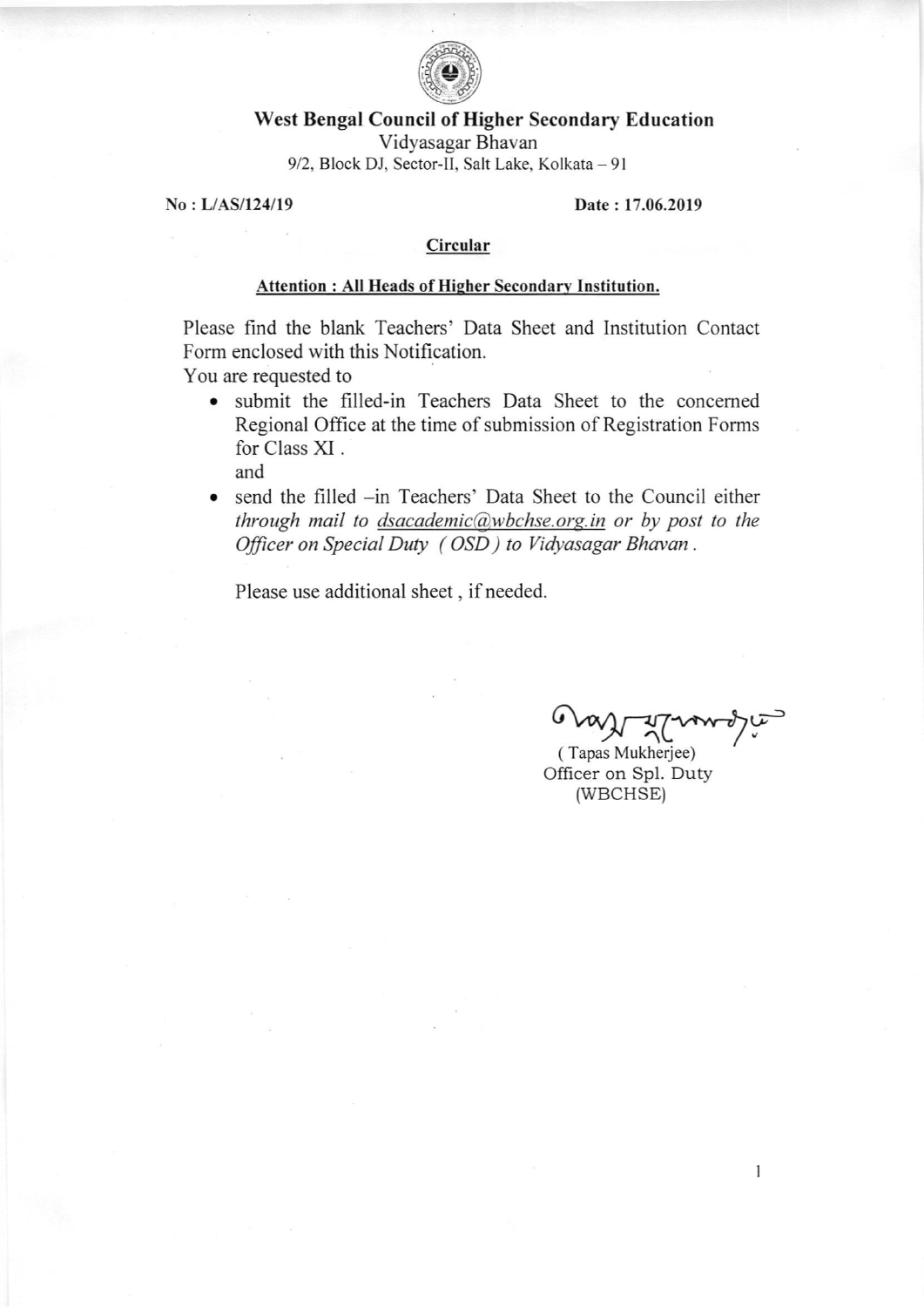

West Bengal Council of Higher Secondary Education Vidyasagar Bhavan 9/2, Block DJ, Sector-II, Salt Lake, Kolkata - 91

# INSTITUTION CONTACT INFORMATION FORM

### ( To be fitled in BLOCK LETTER ONLY )

Institution Code :

Institution Name :

E-Mail :

HM/AHM/TIC/AT Mobile :

 $\sim$ 

Institute Pin code :

Signature and Stamp of the Head of the Institution / TIC

 $\mathbf{1}$